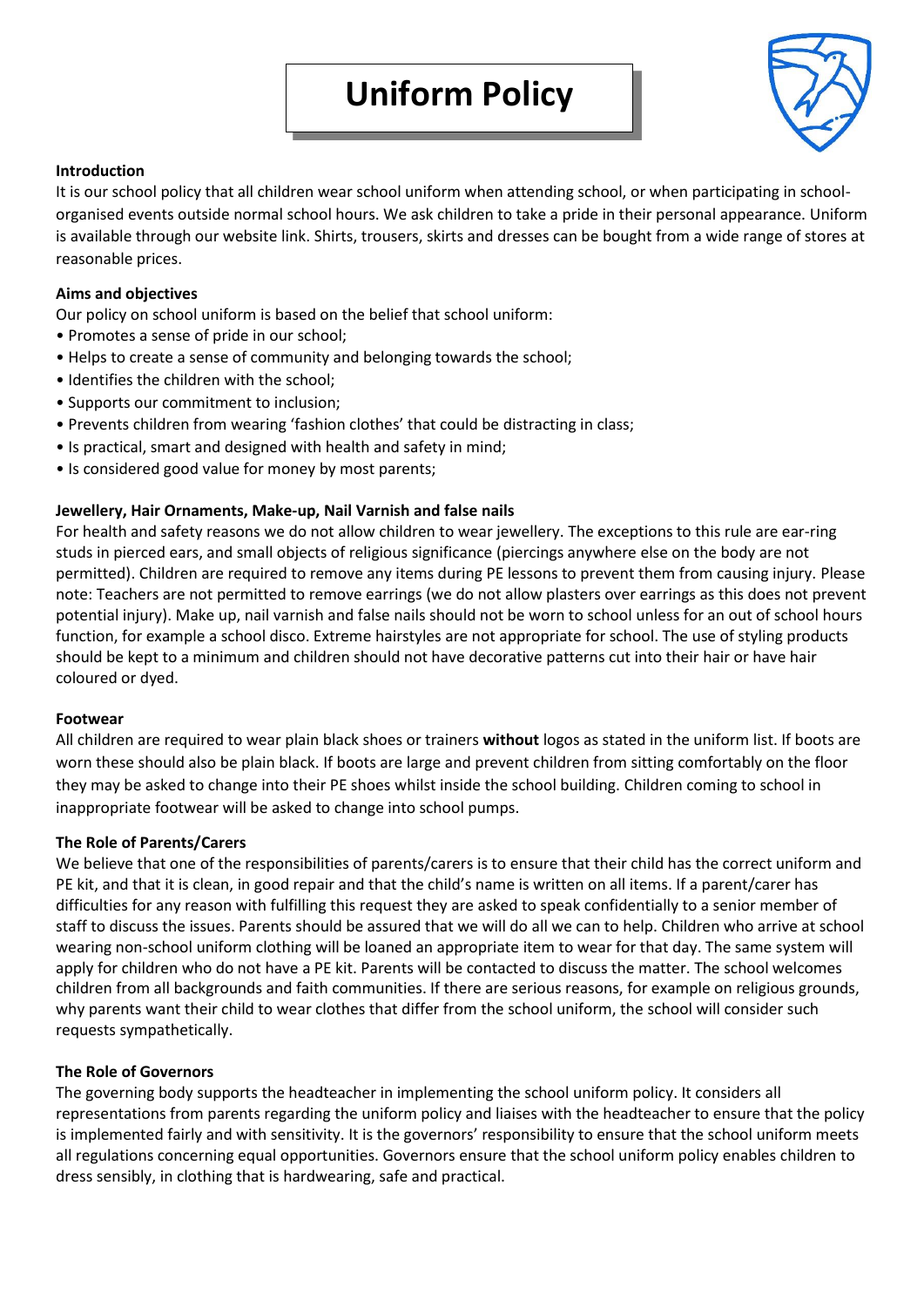# **Monitoring and Review**

The governing body monitors and reviews the school uniform policy through its committee work by:

• Where necessary seeking the views of parents, to ensure that they agree with and support the policy;

• Considering, with the headteacher, any requests from parents for individual children to have special dispensation with regard to school uniform.

# **School Uniform List**

Our school uniform colour is royal blue. Most items can be bought from High Street shops.

## **For girls:**

- Grey skirt/pinafore dress/shorts/trousers or blue and white checked or striped dresses
- White blouse or polo shirt

• Royal blue sweatshirt or cardigan, without a hood, either plain or with the North Wingfield Primary and Nursery Academy Logo

Please note skirts should be an appropriate length and of a style which allows girls to sit comfortably on the floor. When girls wear shorts, even when these are worn over tights, they should also be of an appropriate length. Threequarter, calf length, leggings should not be worn.

# **For boys:**

- Grey/black shorts or trousers
- White shirt or polo shirt
- Royal blue sweatshirt, without a hood, either plain or with the North Wingfield Primary and Nursery Academy Logo

Shoes should be flat, black and appropriate for school. If trainers are worn these should be plain without logos. Your child should wear shoes which he or she can manage to do up independently. Please do not send your child to school in shoes which prevent them from running in the playground. If boots are worn these also should be plain black. Children who wear boots that prevent them from sitting comfortably on the floor may be asked to wear their PE shoes whilst inside the building.

### **P.E. Kit**

Children need a change of clothes and footwear for P.E. (for health and hygiene reasons) and a draw-string bag in which to keep the kit at school. All school uniform and P.E. kit *MUST* be named. Children can become upset as a result of lost clothing, please help us by naming everything.

### **Girls and boys wear:**

- Navy blue/black shorts
- Plain white t-shirt or polo shirt
- A pair of plimsolls velcro fastenings are essential for younger children
- Navy or black jogging bottoms for outdoor lessons in cold weather

**For health and safety reasons children are not permitted to wear earrings for PE. Your child's teacher will advise you when PE lessons take place so that earrings can be removed. Plasters are not permitted over earrings as this does not prevent potential harm to the child.**